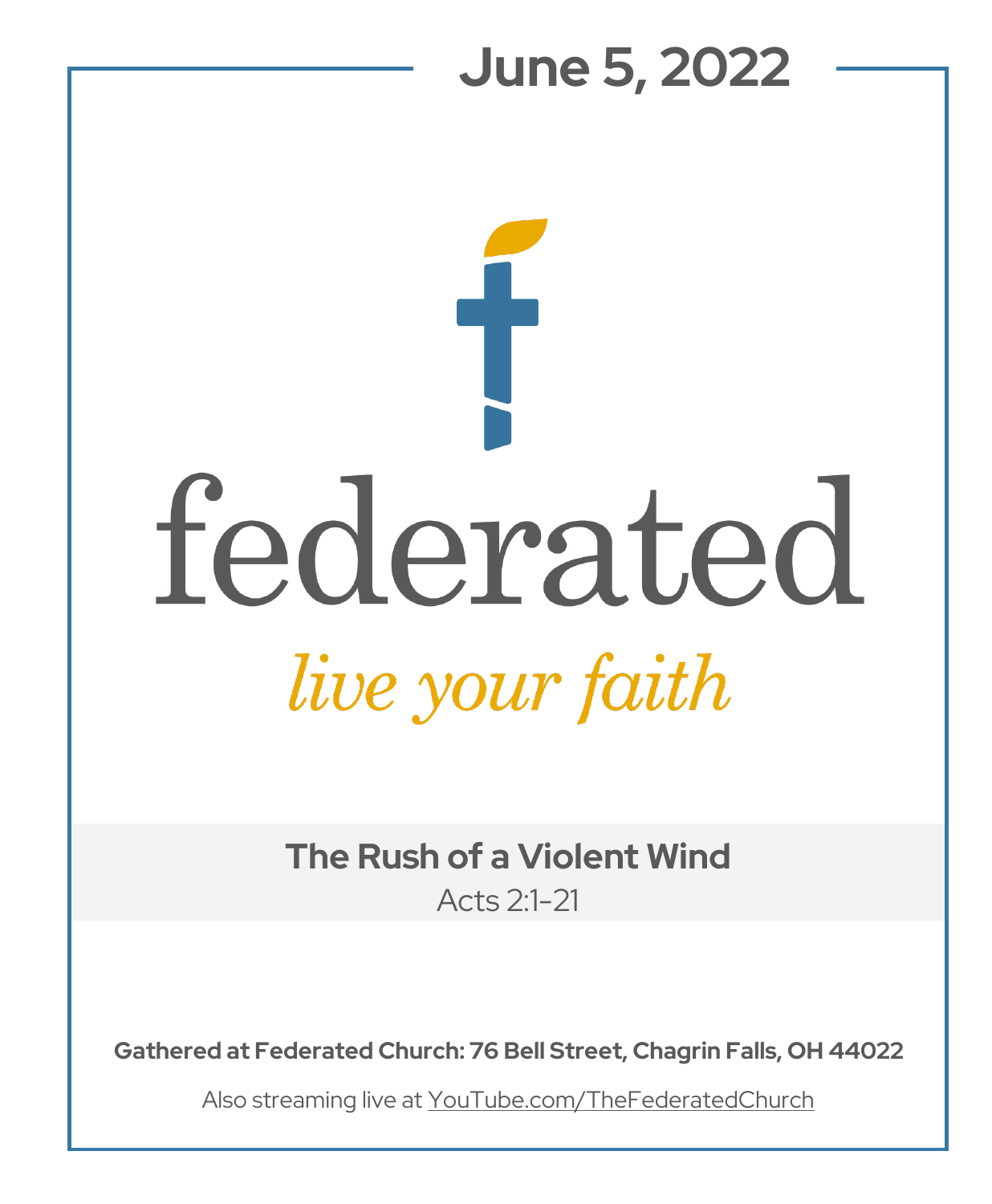

| June 5, 2022 |                                                                                             | <b>Pentecost Sunday</b>                                                                              | <b>10 AM</b>               |  |  |
|--------------|---------------------------------------------------------------------------------------------|------------------------------------------------------------------------------------------------------|----------------------------|--|--|
|              | Chimes indicate the service is starting, and silence is appreciated to prepare for worship. |                                                                                                      |                            |  |  |
|              | <b>Prelude</b>                                                                              | Reflections on the Spirit (J. Raney)                                                                 | Marcia Snavely, organ      |  |  |
|              |                                                                                             | <b>Welcome and Announcements</b>                                                                     | Rev. Hamilton Throckmorton |  |  |
|              | ****                                                                                        |                                                                                                      |                            |  |  |
|              | Introit                                                                                     | Ev'ry Time I Feel the Spirit (arr. Philip Young) The Federated Bell Choir                            |                            |  |  |
|              | <b>Call to Worship</b> (responsive)                                                         |                                                                                                      | Doug Harlan                |  |  |
|              |                                                                                             | One: Come, Holy Spirit,                                                                              |                            |  |  |
|              |                                                                                             | All: the wind of God, the breadth of life.                                                           |                            |  |  |
|              |                                                                                             | One: Come, Holy Spirit,                                                                              |                            |  |  |
|              |                                                                                             | All: our Advocate, our Counselor.                                                                    |                            |  |  |
|              |                                                                                             | One: Come, Holy Spirit,                                                                              |                            |  |  |
|              | All: Teacher of Wisdom, Reminder of Christ.                                                 |                                                                                                      |                            |  |  |
|              |                                                                                             | One: Come, Holy Spirit,                                                                              |                            |  |  |
|              | All: granter of forgiveness, giver of peace.                                                |                                                                                                      |                            |  |  |
|              |                                                                                             | One: Come, Holy Spirit,                                                                              |                            |  |  |
|              |                                                                                             | All: May we feel God breathing through our worship. May we receive the<br>Holy Spirit in this place. |                            |  |  |

**\* Passing of Christ's Peace** 

|  | * Hymn | On Pentecost They Gathered | No. 237 |
|--|--------|----------------------------|---------|
|--|--------|----------------------------|---------|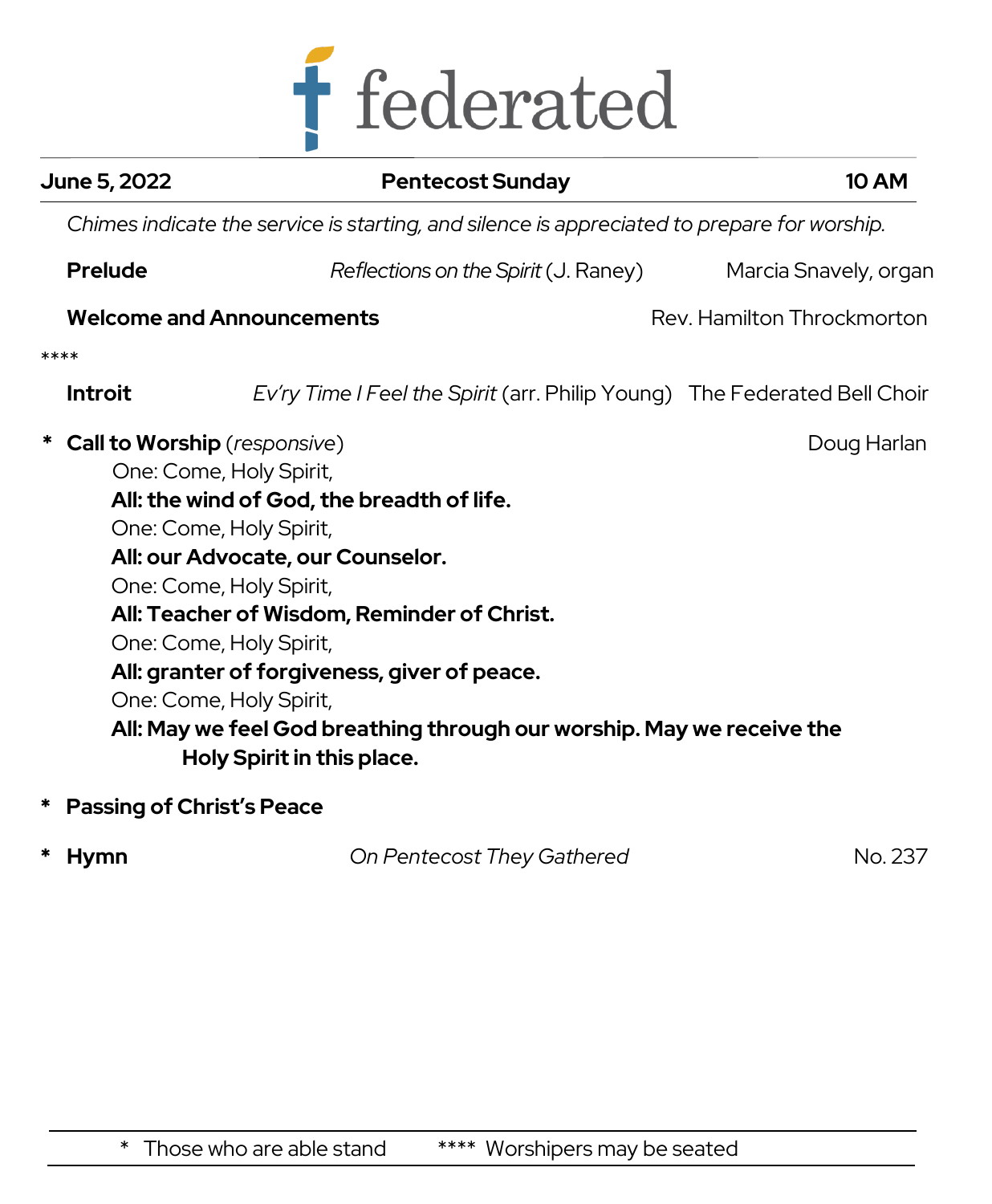|                                                         | <b>Opening Prayer</b> (unison)<br>Holy One,<br>ignite within us a fiery passion<br>for your mission in the world today.<br>Warm us by the Spirit's dancing tongues of flame,<br>that we may feel your kindling blaze within,<br>urging us to do your greater good.<br>Make us wholly present to experience a new birth,<br>and awaken possibilities within us<br>to share your love in the world.<br>In this love and abundance,<br>we come to celebrate your harvest-<br>a harvest bearing the first fruits of the Spirit<br>within us.<br>Show us how to use these gifts,<br>as we listen for your truth<br>in the rush of your Spirit. Amen. |                                     | Doug Harlan                                       |
|---------------------------------------------------------|-------------------------------------------------------------------------------------------------------------------------------------------------------------------------------------------------------------------------------------------------------------------------------------------------------------------------------------------------------------------------------------------------------------------------------------------------------------------------------------------------------------------------------------------------------------------------------------------------------------------------------------------------|-------------------------------------|---------------------------------------------------|
|                                                         | <b>Generosity Impact Moment</b>                                                                                                                                                                                                                                                                                                                                                                                                                                                                                                                                                                                                                 |                                     | Rev. Throckmorton                                 |
|                                                         | <b>Invitation to Generosity</b>                                                                                                                                                                                                                                                                                                                                                                                                                                                                                                                                                                                                                 |                                     | Rev. Throckmorton                                 |
|                                                         | Anthem                                                                                                                                                                                                                                                                                                                                                                                                                                                                                                                                                                                                                                          | A Time to Rejoice (Cathy Moklebust) | Betsy Mast, flute;<br><b>Federated Bell Choir</b> |
| <b>Prayers of Thanksgiving and Fellowship of Prayer</b> |                                                                                                                                                                                                                                                                                                                                                                                                                                                                                                                                                                                                                                                 |                                     | <b>Betsy Wooster</b>                              |
| *                                                       | <b>Hymn</b>                                                                                                                                                                                                                                                                                                                                                                                                                                                                                                                                                                                                                                     | <b>Loving Spirit</b>                | No. 244                                           |
|                                                         | <b>Scripture</b>                                                                                                                                                                                                                                                                                                                                                                                                                                                                                                                                                                                                                                | Acts 2:1-21                         | Rev. Throckmorton                                 |
|                                                         | <b>Sermon</b>                                                                                                                                                                                                                                                                                                                                                                                                                                                                                                                                                                                                                                   |                                     | Sol Rizzato                                       |
|                                                         | <b>Hymn</b>                                                                                                                                                                                                                                                                                                                                                                                                                                                                                                                                                                                                                                     | Bread of the World, in Mercy Broken | No. 387                                           |